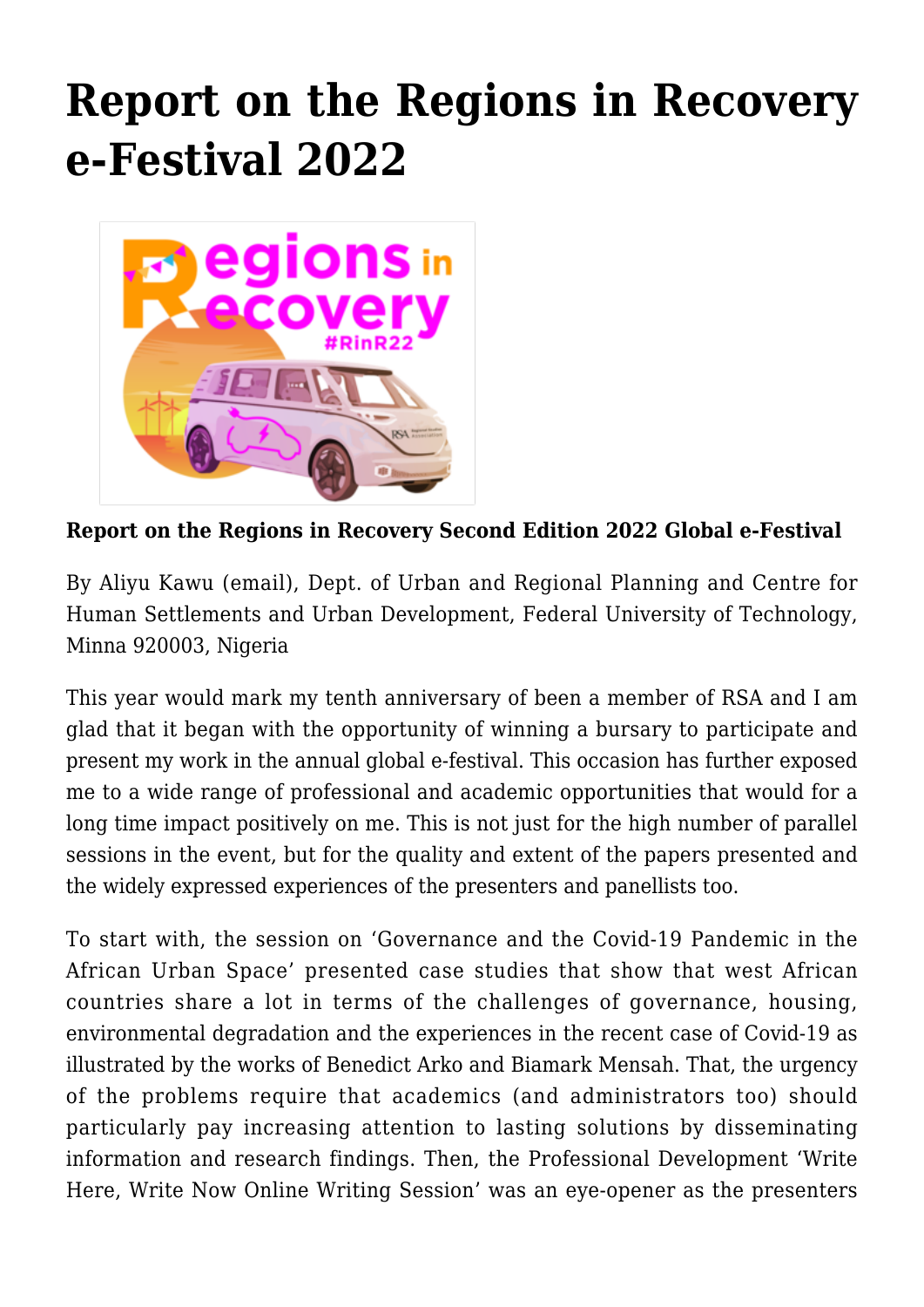really boosted my morale on writing generally. Questions/issues relating to journal writing, assessment and mentorship were widely discussed with personal experiences. This approach has helped in discouraging the myth that 'you have to be twice as good to be given half a chance'.

One of the most prolific sessions was that on Circular Cities – 'SS06: Circular Cities and Regions' chaired by Dr Karel van den Berghe, Delft University of Technology, as it was full of innovative ways of regional studies that I still found quite amazing and useful even to areas facing adequate data availability and other challenges. The presentation by Tanya Tsui, a PhD candidate at Delft University of Technology on '[Mapping Waste to Food Potential: Facility Allocation](https://events.rdmobile.com/Lists/Details/1317280) [of Waste-to-Resource Facilities in the Food Industry in Canada](https://events.rdmobile.com/Lists/Details/1317280)' and the questions and discussions that followed the graphical presentation of the different spatial analysis and modeling were inspiring and full of suggestions on future trends and applications of the increasingly versatile tools for spatial science. This has motivated me to explore more areas to apply these skills in the myriad of local and regional phenomena concerning urban and regional development in Nigeria.

The presentations on 'Urban lives: security, livelihoods' which include '[Potentials](https://events.rdmobile.com/Lists/Details/1316954) [of Corporate Social Responsibility for Poverty Eradication in Nigeria](https://events.rdmobile.com/Lists/Details/1316954)' and '[Understanding Development Interventions and Livelihood Challenges in Low-](https://events.rdmobile.com/Lists/Details/1316928)[Income Neighbourhoods of Developing Countries](https://events.rdmobile.com/Lists/Details/1316928)' which I presented expressed the need for adequate data (spatial and temporal) acquisition for research and policy analyses. This observation has led to the conclusion that efficient research data acquisition is the root of informed decision-making at all levels. That, good research and journal paper writing and publication, all need data. Novel data collection and analysis are necessary and indispensable components of academic work that can stand the test of time. This is another issue I found common with works from sub-Saharan Africa especially where funding of research is still a contending issue with the patrons of higher institutions of learning and similar outreaches whose resource persons are continuously constrained by the meagre finances that often limit the content and substance of research endeavours.

However, the Chair of the session Daniela Carl, while acknowledging the difficulties faced by this group, suggested avenues, particularly within the RSA, that also recognize these shortcomings and modalities put in place to encourage scholarly publications in high impact journals. But, my one take-home message, from the two-week long global event, is that in this scenario, the 'left-behind